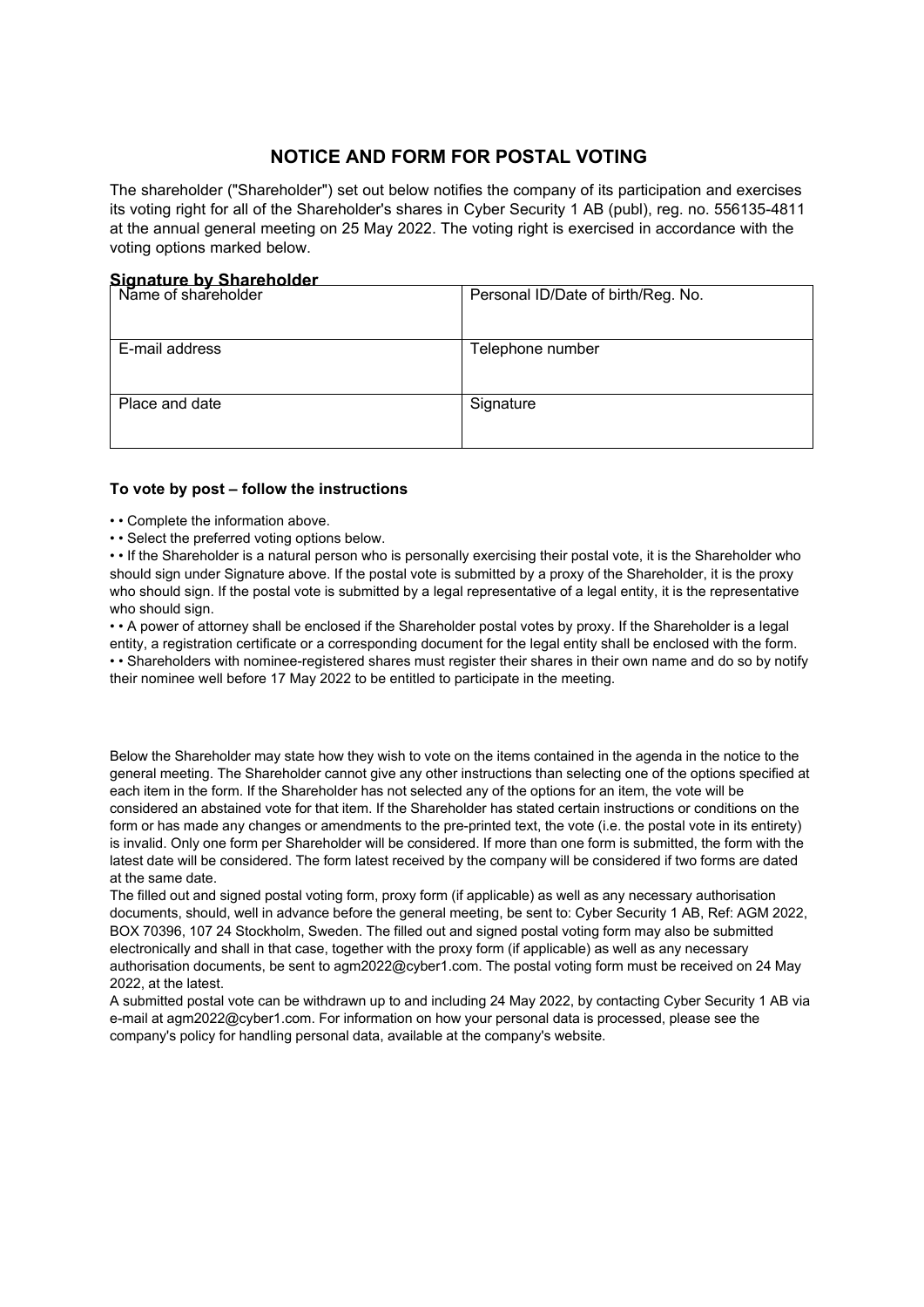## **Voting options**

Mark the voting option for how the Shareholder wants to vote. If the Shareholder wants to abstain from voting in relation to a matter, kindly refrain from selection an option. For complete proposals for decisions, p[lease see the no](http://www.cyber1.se/)tice to the annual general meeting at www.cyber1.com.

| 1. . Opening of the meeting and election of chairman of the meeting<br>Yes□ No □                                                           |                      |  |
|--------------------------------------------------------------------------------------------------------------------------------------------|----------------------|--|
|                                                                                                                                            |                      |  |
| 2. Preparation and approval of voting register                                                                                             |                      |  |
| Yes□ No □                                                                                                                                  |                      |  |
| 3. Approval of the agenda                                                                                                                  |                      |  |
| Yes <b>□</b> No <b>□</b>                                                                                                                   |                      |  |
| 4. Election of one or two participants to verify the minutes                                                                               |                      |  |
| Yes $\Box$ No $\Box$                                                                                                                       |                      |  |
| 5. Determination of whether the general meeting has been duly convened                                                                     |                      |  |
| Yes $\square$ No $\square$                                                                                                                 |                      |  |
| 7. Decision regarding                                                                                                                      |                      |  |
| a. Adoption of the income statement and balance sheet and the consolidated income<br>statement and consolidated balance sheet<br>Yes□ No □ |                      |  |
| b. Appropriation of the profit or loss according to the adopted balance sheet                                                              |                      |  |
| Yes □ No □                                                                                                                                 |                      |  |
|                                                                                                                                            |                      |  |
| c. Discharge from liability for directors of the board and the CEO.                                                                        |                      |  |
| <b>Current directors of the board and CEO</b>                                                                                              |                      |  |
| Alan Goslar (board member)                                                                                                                 | Yes □ No□            |  |
| Pekka Honkkanen (board member)                                                                                                             | Yes □ No□            |  |
| Johannes Bolsenbroek (chairman)                                                                                                            | Yes $\Box$ No $\Box$ |  |
| Zeth Nyström (board member)                                                                                                                | Yes $\Box$ No $\Box$ |  |
| Robert Brown (board member)                                                                                                                | Yes $\Box$ No $\Box$ |  |
| Peter Sedin (CEO)                                                                                                                          | Yes $\Box$ No $\Box$ |  |
|                                                                                                                                            |                      |  |
| Previous directors of the board and CEO during 2021                                                                                        |                      |  |
| Robert Brown (CEO until June 2021)                                                                                                         | Yes $\Box$ No $\Box$ |  |
|                                                                                                                                            |                      |  |
| 8. Determination of the number of board directors and deputy board directors and auditors<br>Yes □ No □                                    |                      |  |
|                                                                                                                                            |                      |  |
| 9. Determination of the remuneration to the board of directors and auditors<br>Yes □ No □                                                  |                      |  |
| 10. Election of the board of directors and auditors                                                                                        |                      |  |
|                                                                                                                                            |                      |  |